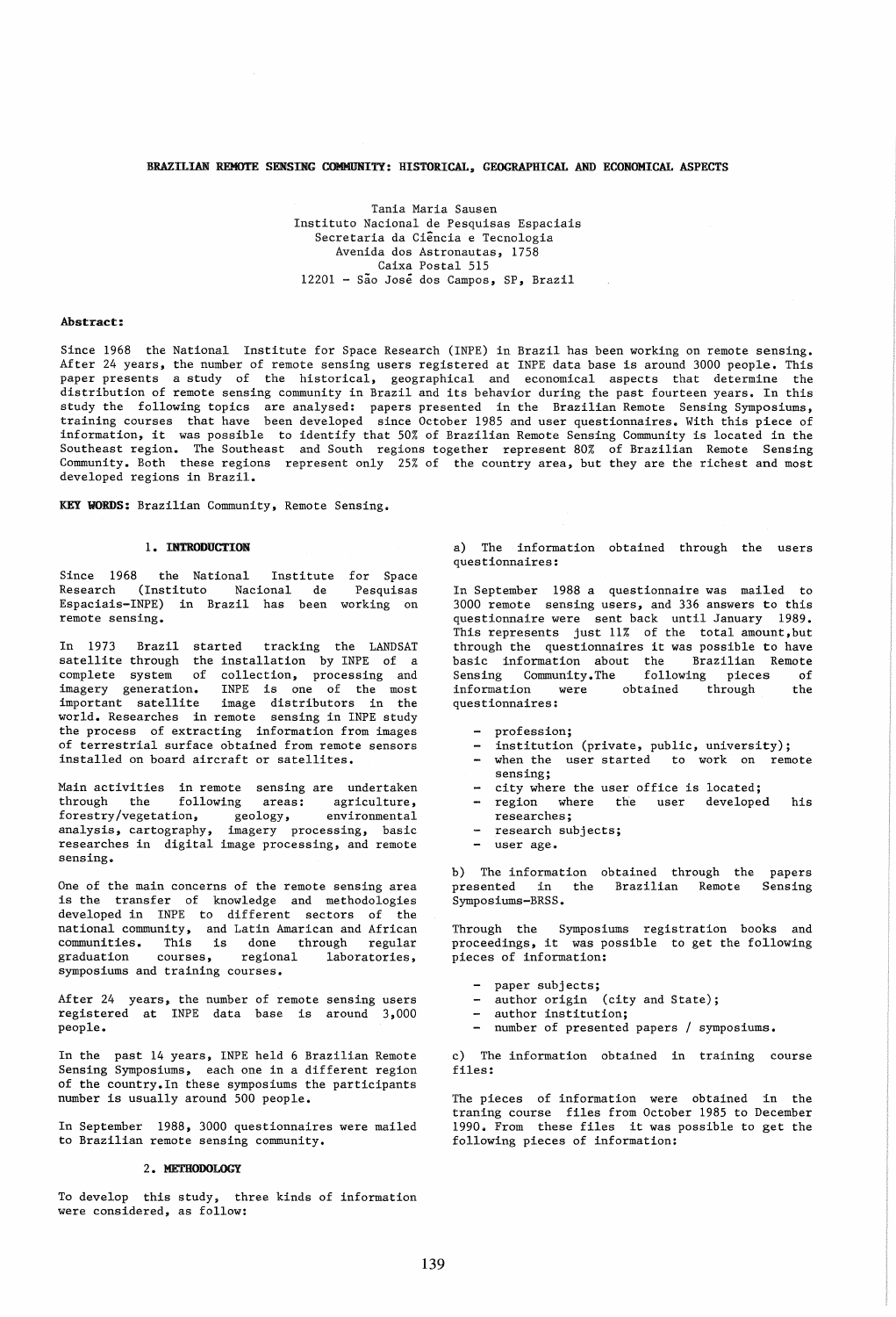- total trainees / year;
- total training / year; - total training / state;
- total trainees / state;
- total trainees / remote sensing application
- area; - total trainees / profession.

# 3. RESULTS

With the information obtained through the questionnaires, it was possible to have the first<br>profile about the Brazilian Remote Sensing profile about the Brazilian Community.

In 1988 the Community had the following characteristics:

- 62% of Brazilian Remote Sensing users were living in the Southeast region (São Paulo, Rio de Janeiro, Minas Gerais and Espirito Santo States). From this amount, 45% were living in São Paulo State, the richest and most developed State in Brazil where INPE is located. 5% were living in Rio de Janeiro, the second most important State in Brazil (Figure 1) •

- 73% were living in the Southeast and South regions (Parana, Santa Catarina and Rio Grande do SuI States). These two regions represents only 30% of the country,but they are the richest and most developed regions in the country. Besides this, the distance between the South region and INPE headquarters is not very far.

- 8,4% of the remote sensing users were living in Brasilia, capital of Brazil, in the Central-West region. The most important public institutions that work on remote sensing, like the Ministry of Agriculture, the Secretary of Mines, the Secretary of Environment, etc, are located in BrasIlia.

- 5,3% were living in the North region,the least developed region in Brazil, that represents 50% of the country area. The distance between INPE headquarters and this region is very far.

The users were asked in wich country region they had developed studies with remote sensing data in the past five years. It was possible to identify that:

- 29% developed studies in the Southeast region;
- 19% developed studies in the South region;
- 18% developed studies in the Northeast region;
- 17% developed studies in the North region;
- 17% developed studies in the Central-West region.

As to their professional life, it was possible to identify that:

- 74% of remote sensing users were represented by:

- geologists (20%);
- geographers (19%);
- $\overline{a}$ agronomists (15%);
- forest engineers (11%);
- cartographic engineers (6%);
- biologists ( 3%).

- 26% of the remote sensing users were represented by: physicists, civil engineers, electronic engineers, electric engineers, architects,

oceanographers, statisticians, navy officers, agriculture engineers, system analists, army officers, mechanic engineers, survey engineers,<br>university professors, lawyers, zootechnics, university professors, lawyers,<br>chemist engineers, project engineers, project engineers,<br>is, ecologists, psychologists and veterinarians. mathematicians.

It was a surprise that so many different kinds of professionals were involved with remote sensing. The .<br>expectancy was that just the professionals with a background in natural sciences were working on remote sensing.

Till 1988 the remote sensing users had basically developed projects in the following application areas:

- land use  $-15\%$ ;
- vegetation  $-13\%$ ;
- $\overline{a}$ environmental analysis- 11%;
- $\overline{a}$ cartography - 9%;
- $\sim$ water resources- 9%;
- agriculture 8%;  $\overline{\phantom{0}}$
- geology  $-8\%$ ;
- $\equiv$ geomorphology - 7%;  $\overline{a}$
- digital image processing- 6%;
- $\blacksquare$ pedology - 5%;
- $\overline{\phantom{0}}$ urban studies - 4%;
- meteorology 2%;  $\sim$
- military targets 1%
- oceanography 1%;

In this item, the fact that the users were usually involved with more than one application area had to be considered.

The kinds of remote sensing data used by these professionals were:

aerial photography ( $BxW$ ) - 26%; aerial photography (color ) -  $7\%$ ; aerial photogtaphy IR color) - 9%; aerial photography  $\overline{\phantom{0}}$ IR BxW  $) - 3\%$ ;  $\overline{a}$ LANDSAT  $/RBV - 5%$ ;  $LANDSAT/$  MSS  $-20\%$ ;  $\overline{\phantom{a}}$  $\frac{1}{2}$ LANDSAT/  $TM - 13%$ ;<br>SPOT  $- 8%$ : SPOT  $-8\%$ ;<br>GOES  $-3\%$ :  $\blacksquare$  $-3%;$  $\overline{\phantom{0}}$ NOAA  $- 3\%$ ;<br>RADAR/AM  $- 1\%$ ;  $\equiv$  $\overline{\phantom{0}}$ RADAR/AM

In this item, it had also to be considered that the majority of the users used more than one kind of remote sensing data.

In 1988, 83% of the remote sensing users got their graduation between 1968 and 1987; 15%, between 1948 and 1967; and just 17% were attending undergraduate courses.

From this 1973, when satellite. amount, INPE 65% got their graduation after started tracking the LANDSAT

40% had a master degree; 19% had a doctor degree; 1% had a specialization degree; and 0,3% were substitute professors.

Usually, these professionals were working in the following institutions: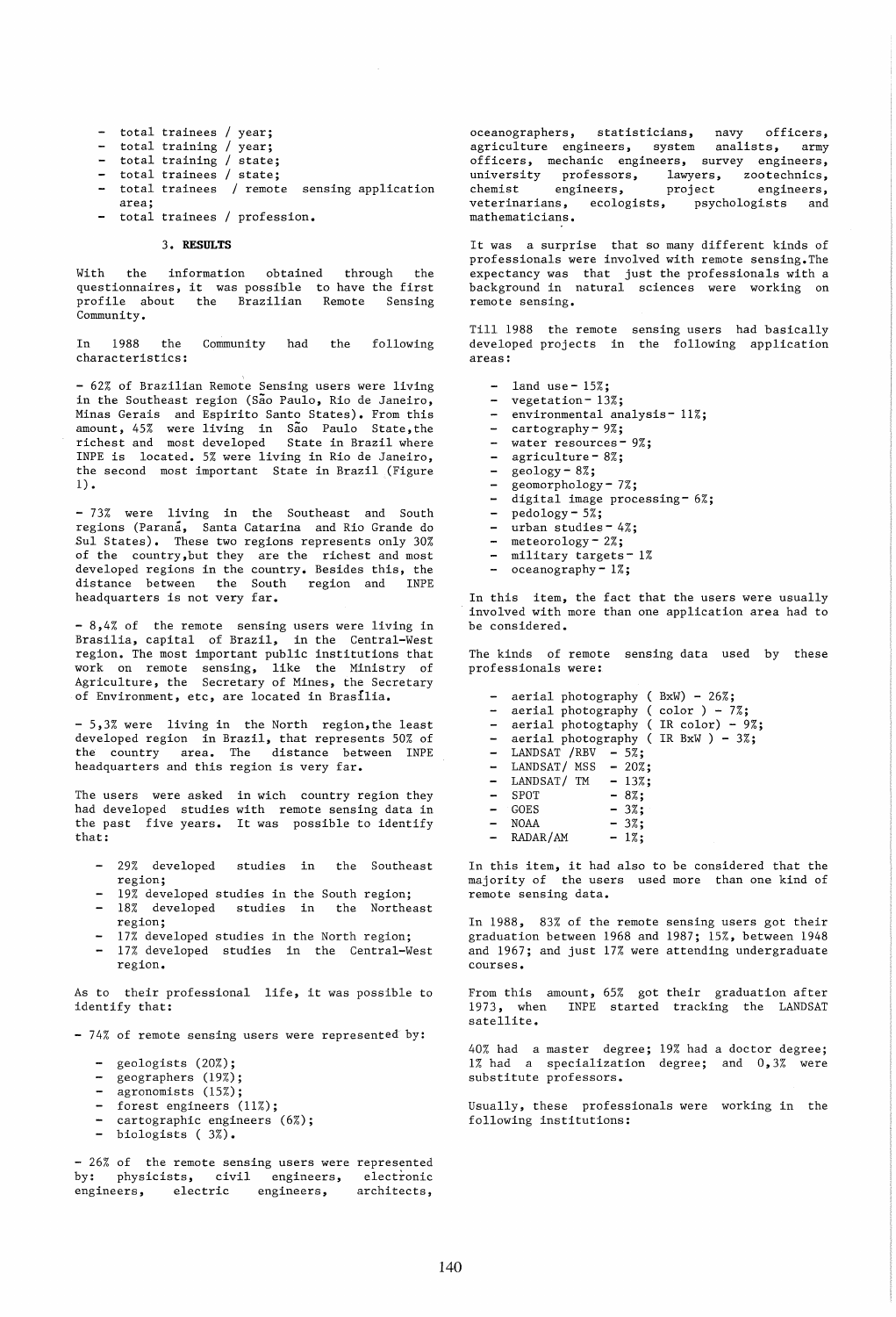- private companies 14%; public instituions - 62%: a) federal  $-68\%$ , b) state  $-31\%$ ,
	- c) municipal  $-0.5\%$ ;
	- university 23%: a) federal - 43%, b) state  $-48%$ ,
		- c) foundation 9%.

74% of the users were between 26 and 45 years old, what means that these users were children or teenagers when the first satellite ( Sputnik) was launched in 1961. These professionals grew up in the satellite era.

In Brazil, professionals in this range of age are looking for new challenges and technologies ,because they are developing their professional lives. new

5% were between 20 and 25 years old. Probably these professionals were beginning their professional life.

18% of the users were between 46 and 65 years old. These users probably had a well structured professional life or were going to retire; so, they were not interested in new challenges.

 $83\%$  (267) were men and  $17\%$  (54) were women. Probably this relation has changed, because year after year more and more women are getting involved with remote sensing.

With the results of the first phase of this study, it was decided to analyse this community in more details. For this purpose, the data collected in the Brazilian Remote Sensing Symposiuns (BRSS) were analysed.

The 1° Brazilian Remote Sensing Symposium was held in 1978, in São José dos Campos, where INPE's headquarters is located. The II<sup>o</sup>BRSS was held in 1982, in BrasIlia, capital of Brazil, Central-west  $region.$  The  $III<sup>o</sup> BRSS$  was held in 1984, in Rio de Janeiro, Southeast region. The IV<sup>o</sup>one was held in 1986, in Gramado, South region; the V one was held in 1988 in Natal, Northeast region and the  $VI^c$  one was held in 1990, in Manaus, Amazonia, North region.

Usually the participants number is around 500 people. The VI<sup>o</sup> BRSS, at which there were 802 participants, was held jointly with the I Latin American Remote sensing Symposium. Up to now this was the most important  $BRSS$ , which was attended by many participants from meighbouring countries. The VI BRSS was held (jointly with the ISPRS<br>International Symposium on Primary Data International Symposium Acquisition.

The majority of papers presented in the BRSS were from environmental analysis area. This area embodies the following application areas: land use, watershed management, geomorphology, urban studies and regional planing.

Besides this application area, the areas of geology, vegetation, digital image processing and agriculture were identified as very important ones as well.

In the BRSS, the following applications areas were considered for paper: presentation: geology,

cartography, environmental analysis, agriculture, vegetation, meteorology, oceanography, basic research in remote sensing, digital image processing education, institutional, GIS, sensor system and hydrology.

The papers presented were divided into two classes:

- a) Papers from INPE ( dependent papers):
	- papers written by INPE researchers;
	- papers written by INPE researchers and external researchers;
	- papers written by INPE remote sensing master students;
- b) Papers not from INPE (independent papers):
	- papers written by external researchers;
	- papers written by INPE ex-employees;
	- papers written by INPE ex-remote sensing master students;

Since the  $I^o$ BRRSS, the majority of papers presented were from INPE, because it is the most important institution in remote sensing in Brazil. Fortunately in three symposiums  $(\overline{\text{II}}^o, \overline{\text{V}}^o, \overline{\text{VI}})$  the balance between INPE papers and external papers tends to maintain an equilibrium, specially in the V Symposium, where the difference between INPE papers and external papers is just 4%. These results mean that at each symposium more and more researchers from different Brazilian institutions are getting involved with remote sensing. We hope that this balance changes in the future and the number of external papers will be higher than the number of INPE papers.

What region the paper authors were from was also analysed. 87% of the paper authors in the BRSS were from Southeast and South regions, and since the first symposium these regions have been the most representative. In spite of all INPE efforts to enhance the remote sensing activities in all Brazilian regions, the Southeast and South regions are still the most representative.

These results are in accordance with the ones obtained in the first phase, where it was concluded that 73% of Brazilian Remote Sensing Community were living in the Southeast and South regions.

It is interesting to point out that in the VI BRSS, held in Manaus, in Amazonia, the symposium theme was the Amazonian region. The index of papers authors was: 67% from the South, 65% from the Southeast, 1% from the Central-West, 7% from the North, 5% from the Northeast and 3% from Brasilia. The VI BRSS was the only one that had a specific theme. In this symposium only papers were about Amazonia, and from this amount just papers authors were from Amazonian region. It is important to notice that the large distance between Manaus and the rest of the country, the difficult economic situation in Brazil in 1990, and the lack of experts in remote sening in the Amazonian region were the reasons for the lack of participants from all Brazilian regions.

After this second phase, the data about the training courses were analysed. It was possible to identify that from October 1985 to December 1991, 996 people were trained, of which 919 were Brazilian and 58 were from Mexico, Paraguay, Argentina, Colombia and Ecuador.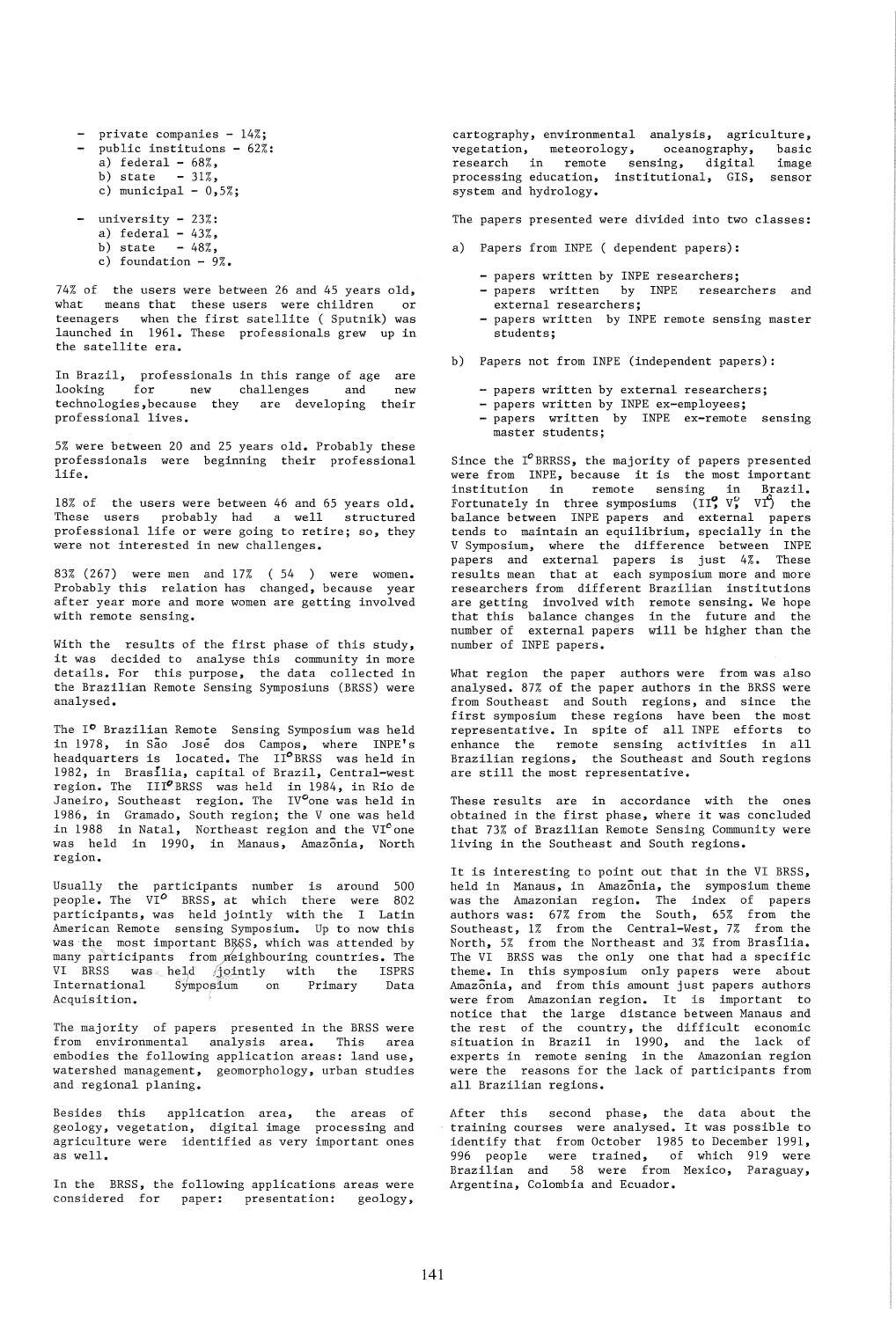From this amount, 344 (36%) trainees were from Southeast and South regions; 250 (25%) were from São Paulo State, the richest and most developed State in Brazil. 152 (16%) trainees were from North region; 142 (15%) were from Northeast region; 126 (13%) were from Central-West region; 99 (10%) were from South region; there is no identification about the origin of 15 trainees  $(1\%)$ .

Once again the Southeast is the most representative, specially in 1988, 1989 and 1990, when 55% of the trainees were from this region. It has to be pointed out that in 1988 and 1989 the training courses were concentrated only in the South region. In 1988 the South region represented only 4% of the trainees, and in 1989 17% of the them were from the South region.

In 1986 and 1987 the most representative regions were the Northeast (45%) and North (38%) ones, because the training courses were concentrated in these two regions. But the Southeast region represented 24% of the trainees in 1986 and 135 in 1987.

In 1990, 48 (26%) out of the 185 trainees trained by INPE were from Central-West region, because INPE held a very important training course in this region. But in this year 96 (52%) trainees trained by INPE were from Southeast region.

It is interesting to point out that it is irrelevant if the training courses are held in INPE headquarters or not, for the Southeast region has<br>always a very high representativeness in the always a very high representativeness in courses.

These trainees were basically trained in four main remote sensing application areas, namely:

- natural resources  $-177$  (18%);
- agrarian surveys  $136$  ( $14\%$ );
- $1$ and use 134 (14%);
- water resources  $-104$   $(11\%)$ ;

The training courses about natural resources usually embody the following application areas: land use, vegetation, agriculture, geology, geomorphology, etc.

INPE has held training courses in many application areas, as namely: cartography, environmental analysis, coastal zone, digital image processing, GIS, soil, SAR, urban studies, etc.

## **4. CONCLUSION**

## In this study it was possible to concluded that:

- It is evident that the majority of Brazilian Remote Sensing Community is concentrated in the Southeast and South regions. There is a lack of remote sensing users in the North and Central-west regions, that could benefit most from indigenous remote sensing capability, as these are the least developed regions in the country.In spite of INPE efforts to transfer technology to these regions, it<br>gets stuck with the lack of funds and stuck with the lack of funds infrastructure.

- The Southeast region is the richest and most developed region in Brazil, that is the reason why the majority of remote sensing users are concentrated there. The remote sensing technology is very useful for the country development, but this technology is very expensive and it is necessary to have a very good infrastructure to develop the studies, and the only region that could support this is the Southeast region.

- Besides this, there is a lack of universities in the North and Central-West regions. 70% of Brazilian universities are concentrated in the Southeast and South regions, and the best Brazilian universities are located in Sao Paulo and Rio de Janeiro States (Southeast region) and, as we know, the universities are the most important institutions for technology transfer programs.

- INPE, as the most important remote sensing institution in Brazil, has to develop a more detailed study about the remote sensing community in order to plan and develop a right transfer technology program in the future. This program has to be shared with the institutions from different Brazilian regions to consider the regional necessities and to avoid the concentration of experts in the most developed regions and the lack of experts in the least developed ones, that need remote sensing technology for their development.